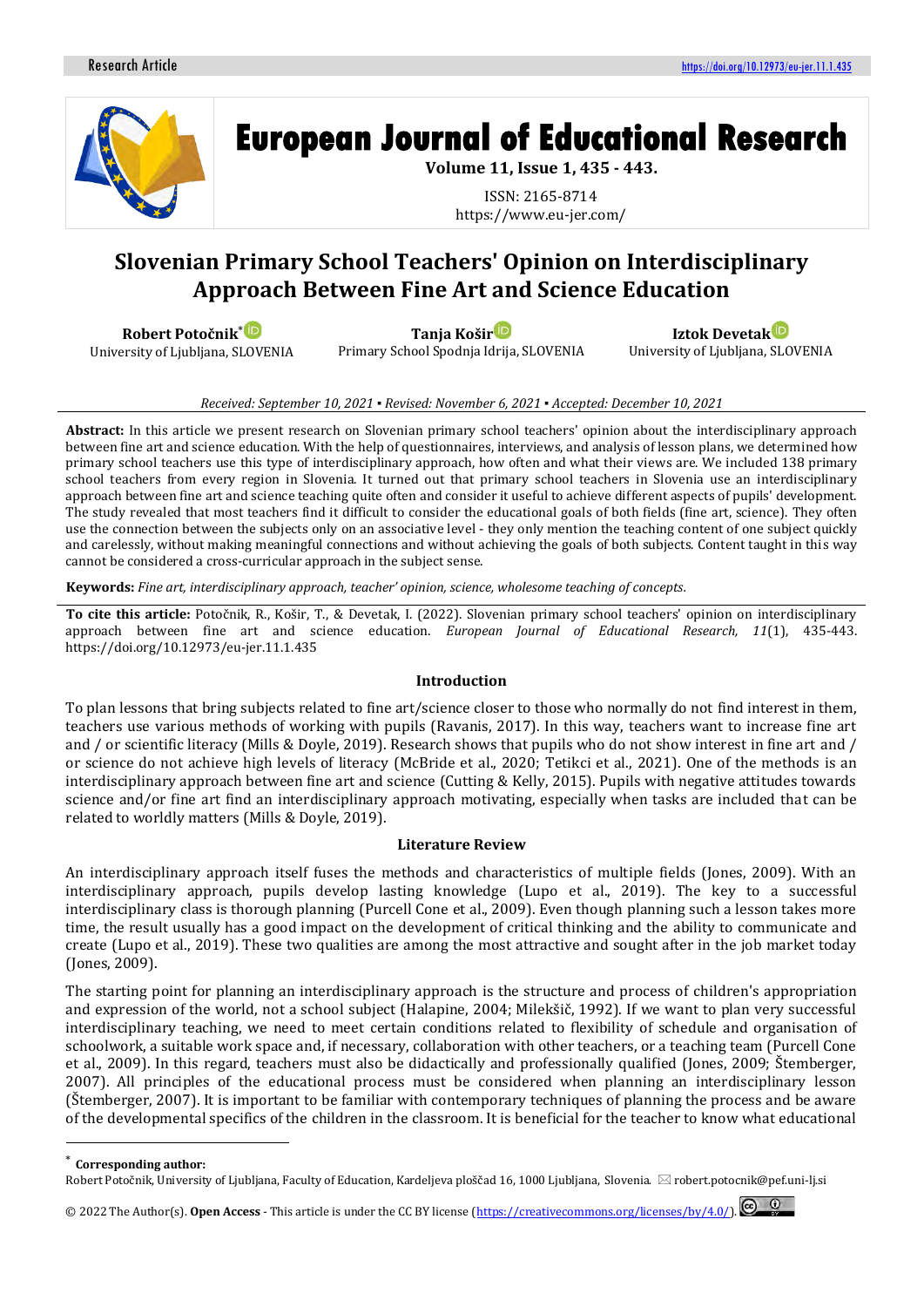goals have already been achieved in previous years (Bopegedera, 2005; Brouillette & Graham, 2016). Educational goals to be achieved must be carefully planned and set (Bopegedera, 2005; Jones, 2009). The objectives need to be set separately for each subject and then the common content is meaningfully selected (Bopegedera, 2005). Consistency and accuracy are very important when planning an interdisciplinary lesson, because if not, the approach will not be achieved (Jurkovič, 2007). One of the benefits of an interdisciplinary approach is the promotion of wholesome pupil activity - the independent and active acquisition of the learning experience (Bopegedera, 2005; Halapine, 2004). The interdisciplinary approach can address pupils' cognitive, emotional, and psychomotor skills and increase their ability to learn (Jones, 2009). When pupils can connect different concepts and views on a particular topic, it means that they understand it better as well (Haidman et al., 2019; Maison et al., 2019). The connexion also helps in identifying pupils' misconceptions about learning (Mutlu & Nacaroğlu, 2019). In this context, it is also important for teachers to know how to teach pupils about learning (Petek & Lazzarich, 2019). An interdisciplinary approach can also have a negative impact when didactic solutions are oversimplified (Cutting & Kelly, 2015), learning goals are undefined (Bopegedera, 2005) or focused only on content connections, specifics of a subject are neglected, and when a teacher has problems with organisation and implementation (Sicherl Kafol, 2007). Science offers many opportunities for an interdisciplinary approach as it can be associated with many subjects (Barton & Haslett, 2007). Interdisciplinary work in science develops systematic thinking, which involves the analytical decomposition of a problem into smaller units and the ability to synthesise different results that can describe a particular phenomenon (Barton & Haslett, 2007; Beane, 1997; Busta & Russo, 2020). Pupils who are not confident in scientific areas can bring their knowledge from their strengths into a scientific context. This allows them to see that they can also be successful in science (Cutting & Kelly, 2015; Labianca & Reeves, 1980). Science speaks of the laws of nature, which we are still trying to understand, but fine art is supposed to be a concept we can all grasp. However, after reviewing the literature, we can still find that everyone has a different explanation for fine art (Cutting & Kelly, 2015). Therefore, fine art is more difficult to define than the laws of nature because it affects our feelings and stimulates our brain in different ways-visual, auditory, and through smells and touch. Coming into contact with art is therefore a very different and individual experience for each of us (Tacol & Šupšakova, 2019; Tamir, 2000). In science, the individual experience of a pupil in the role of a researcher is often neglected. Too rarely do we ask ourselves how a particular pupil or researcher came up with the idea for their way of doing research, how they were organised, what motivated them, and so on (Eisner & Powell, 2002). Thus, it happens that we do not use an interdisciplinary approach with the content in science that actually allows for an interdisciplinary connection with the fine art (Eisner & Powell, 2002). When we use an interdisciplinary approach between fine art and science, we can provide students with a special learning experience that motivates them from the standpoint of achieving certain scientific goals that may be difficult for some pupils to understand without the interdisciplinary connection (Potočnik & Devetak, 2018) as the learning content of science subjects are often interpreted as difficult and abstract to understand and learn (Pavlin & Čampa, 2021). When we include an artistic aspect in solving scientific challenges, we add an emotional component to the experience (Halapine, 2004). Connecting fine art and science allows pupils to use their understanding of scientific concepts to create artwork. We can use a science and art approach to present concepts to pupils through this type of interdisciplinary approach. Experimental learning is very prominent (Bowie & Cassim, 2016). It allows pupils to grasp an experience associated with a concept from two perspectives of very different fields. In this way, they can get a more holistic picture of the concept (Bopegedera, 2005; Dinçol Özgür & Yilmaz, 2017).

Despite the advantages of such an interdisciplinary approach, there is still a gap between the professions of science and art. Although these two fields are not difficult to connect, we find it hard to imagine and we reject the connection (Kandel & Mack, 2003). To overcome this kind of obstacle, we need to improve the previous good practice and connect common interests and goals. Science and art can be connected mainly through problem solving and experimental situations (Wenham, 1998). If we decide to adopt an interdisciplinary approach between science and fine art, we must be careful not to force it. We need to have legitimate reasons for using it and we also need the right conditions to accompany interdisciplinary teaching (Štemberger, 2007). We need to be careful to know the difference between artworks and scientific sketches, images and photographs. Scientific sketches must be clear, the information on them must be reliable, and aesthetically, they must be well organised and easy to read. If we mix scientific and artistic sketches, pictures, etc., we can create a problem with understanding the concepts and thus cause uncertainty among pupils (Tacol & Šupšákova, 2019). The connection should not simplify artistic and scientific theories but provide a different perspective to them (Kandel & Mack, 2003). Otherwise, situations can arise that lead to false, deceptive, and unscientific methods (Cutting & Kelly, 2015).

## **Methodology**

## *Research Design*

In Slovenian primary school, pupils from the first to the ninth grade - aged 6 to 14 - have a school subject related only to fine art (implemented by primary school teachers aged 6 to 10 and fine art teachers aged 11 to 14). In this subject, pupils develop artistic literacy, which comes from an understanding of visual space and is expressed in the active transformation of this space into art space (Kocjančič et al., 2011). Pupils receive science education through a school subject called "Knowing of the Environment" (pupils aged from 6 to 8 years). In this subject, pupils learn about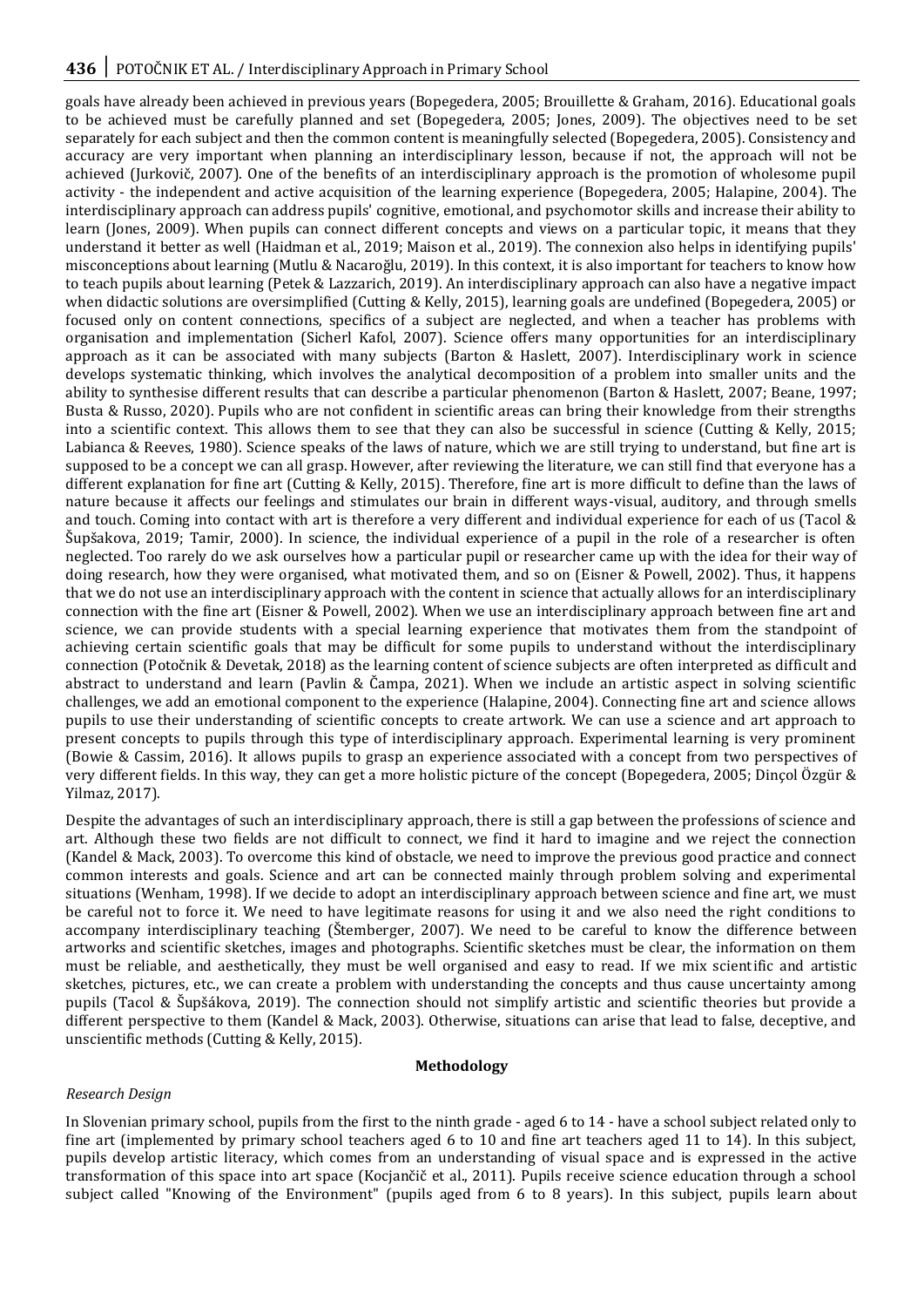different content from science and social studies (Kolar et al., 2011). They also have a school subject called "Science and Technology" (pupils aged from 9 to 10). In this subject, contents from science and technology are interwoven (Vodopivec et al., 2011). The fact is that there are guidelines for Slovenian primary school teachers to include interdisciplinary teaching of science and art. In the curricula for "Knowing the Environment" and "Science and Technology" the interdisciplinary approach is mentioned as a recommendation. The curricula also have a chapter dedicated to didactic recommendations related to interdisciplinary teaching. Among the recommendations, possible connections with fine art are also mentioned (Kocjančič et al., 2011; Kolar et al., 2011). In the fine art curriculum, the interdisciplinary approach is mentioned as one of the main concepts of the subject (Kocjančič et al., 2011).

The research focuses on primary school teachers' opinions about the implementation of the interdisciplinary approach in their teaching. It also examines how primary school teachers plan to incorporate science and visual arts learning objectives into their publicly available anonymous lesson plans.

In this research, we focused on the following research questions:

1. What are the different viewpoints of primary school teachers regarding the interdisciplinary approach between science and fine art, and in which educational period (age 6 to 8 or age 9 to 10) do they find it more useful to use it?

2. How often do primary school teachers use the interdisciplinary approach between science and fine art and with what content?

3. Do primary school teachers address the goals and concepts from both areas equally?

# *Sample and Data Collection*

The research involved the use of a descriptive method based on studied literature and an empirical part in which qualitative and quantitative research approaches were used. We used a causal non-experimental method of educational research.

A total of 138 primary school teachers participated in the study. The sample is non-random. The participating teachers teach children aged 6 to 10 years. Some teachers teach younger children from the first educational period (as pupils aged 6 to 8 are called in Slovenia) and some teachers teach children from the second educational period (as pupils aged 9 to 10 are called in Slovenia). In the interview, the sample was also not random. In total, 9 primary school teachers cooperated.

## *Table 1. The questions from the interview*

1. Why, or why not, do you choose to use an interdisciplinary approach between science and fine art subjects in your work?

2. How do you envision this interdisciplinary approach; how would you define it?

3. Do you think it makes more sense to use an interdisciplinary approach of fine art and science subjects in the lower (age 6 to 8) or higher grades (age 9 to 10)? Why do you have this opinion?

For the analysis of lesson plans, 30 anonymously written lesson plans were acquired from publicly available websites and forums, as well as from the teachers who cooperated in the research.

# *Analyzing of Data*

Primary school teachers indicated their opinions about the meaningfulness of the interdisciplinary approach between science and fine art in relation to the age of the children on a closed scale from one to five. They were asked about the meaningfulness of the interdisciplinary teaching explored for children aged 6 to 8 and the same question for children aged 9 to 10. The teachers also expressed their opinion on the topic with an additional open type question. In the questionnaire, teachers also answered the question about the frequency of using the interdisciplinary approach between science and fine art. They chose between the options: never, rarely, occasionally, frequently and very frequently. In the interview, teachers were again asked about the frequency of use of the researched interdisciplinary approach, why they chose it, what associations they had with it, how they would explain what it is, and if they could give an example of said interdisciplinary approach. They were also asked what age of children they thought the approach would be most appropriate for and why. A structured formula was used in the analysis of the lesson plans. Lesson plans were used that indicated they included the interdisciplinary approach between science and art. We examined whether the lesson plans had clearly defined learning objectives and whether the objectives regarding the lesson plan were met. We found the number of lesson plans with clearly defined learning objectives from both domains, the number of lesson plans that included content from both domains, and the number of stated and achieved learning objectives from both domains. In discussions among the authors of this paper, a rubric for lesson plans was developed. This rubric was used to collect data. After the data collection, the authors discussed and reached a 96% agreement. Based on this data, codes and findings were formed and descriptively described. Basic statistical measures were calculated (arithmetic mean, frequency of responses, measure of dispersion, correlations, and discriminations) to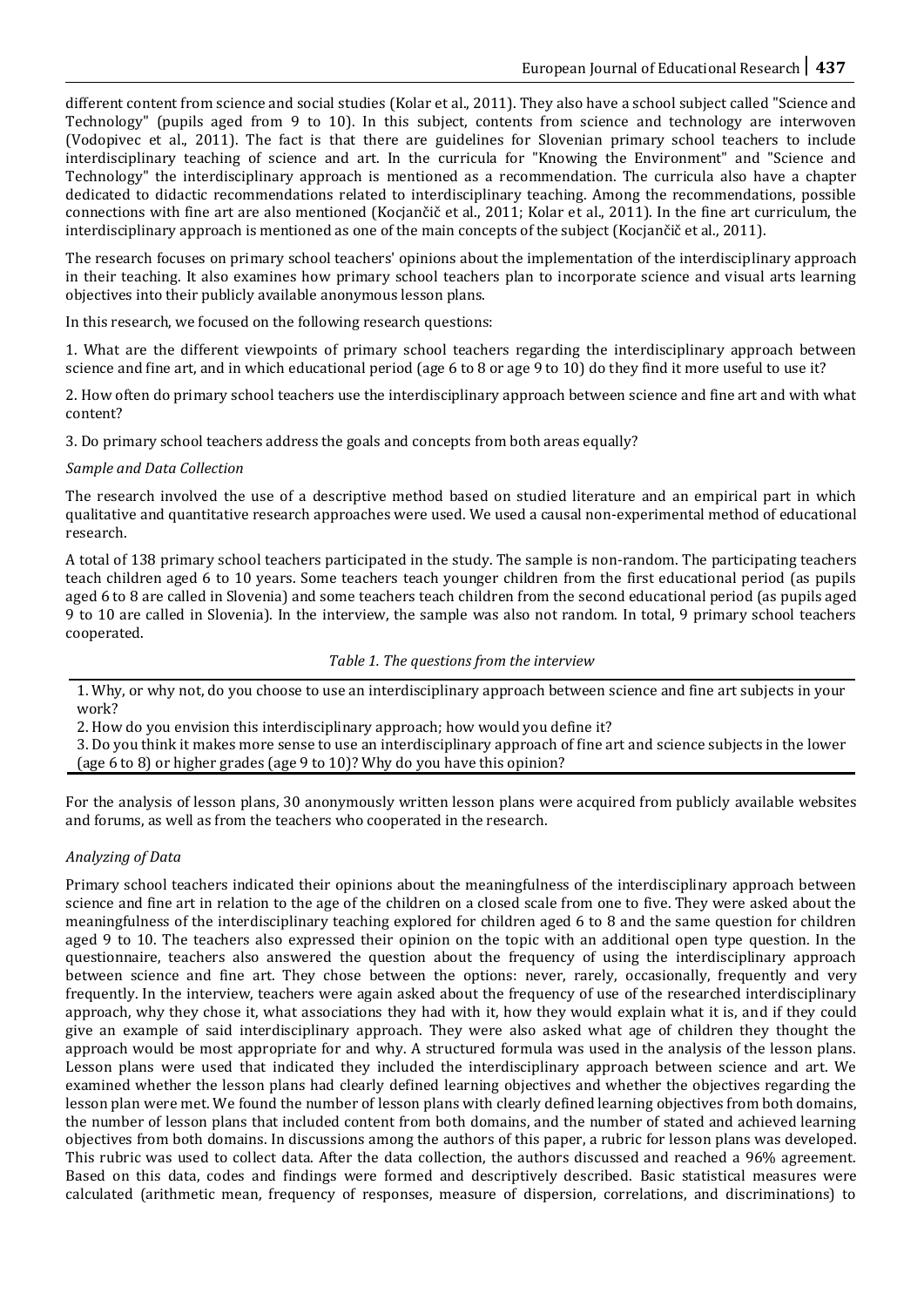process the data collected from the questionnaires (Mesec, 1998). For the analysis of the interviews, a qualitative approach of data analysis with determination of codes and categories was used. Each author conducted an analysis of the interview data and codes were established. The codes were then discussed, and the agreement was 94%. In cases where the authors assigned different codes to specific interview data, the discussion led to agreement on how to assign a code to each interview data. For the analysis of lesson plans, the method of document analysis (Vogrinc, 2008) was used. A combined question type was used for the questionnaire. Open-ended question types were also used in the interview. Lesson plans were acquired from interviewed teachers and from forums on websites. A qualitative approach was used to process the documents (Mesec, 1998; Vogrinc, 2008). Process models from analyses were created prior to interviewing. A list of categories and subcategories was created. Data that correlated with the categories were written down and additionally summed. From this, themes or main ideas were formed. In this way, the data described were logically ordered. The data were included in the narrative description of the findings. The literature was also largely included in the written description of findings. The findings were summarised in relation to the literature and findings from the research (Vogrinc, 2008).

## **Results**

The literature often confirms a positive impact of the interdisciplinary approach between science and fine art in primary school (Brouillette & Graham, 2016; Cutting & Kelly, 2015; Haidman et al., 2019). In the following text we present the results of the study among Slovenian primary school teachers collected through questionnaires, interviews, and the analysis of lesson plans. Therefore, we focused on teachers' opinions regarding the interdisciplinary approach between science and fine art - their points of view (perceptions) about the interdisciplinary connection, the frequency of its use, the concepts that most connect teachers and the equality of teaching about learning objectives from both areas of the interdisciplinary connection. Equally taught learning objectives are the indicators of the interdisciplinary approach in the truest sense of the word.

The following is the first research question and the results obtained. What are the different viewpoints of primary school teachers regarding the interdisciplinary approach between science and fine art, and in which educational period (age 6 to 8 or age 9 to 10) do they find it more useful to use it?

From Table 2, it can be summarised that teachers overwhelmingly justify the interdisciplinary approach between science and fine art as useful. A few less justify the approach as very meaningful. None of the teachers who responded consider the approach to be pointless.

| The meaningfulness of the interdisciplinary approach |     | °%   |
|------------------------------------------------------|-----|------|
| Completely meaningless                               |     |      |
| Meaningless                                          |     | 0,5  |
| Undecided                                            | 13  | 10   |
| Meaningful                                           | 89  | 64,5 |
| Very meaningful                                      | 35  | 25,5 |
| <b>Total</b>                                         | 138 | 100  |

*Table 2. Opinion about the importance of the interdisciplinary approach between science and fine art*

In the questionnaires and interviews, teachers justified their positive opinion. They stated that pupils memorise the subject matter better and easier, the approach itself is useful and brings many opportunities to make the lessons more interesting.

*Table 3. Codes and Categories from teachers' interview responses about positive attitudes, benefits, and limitations of the interdisciplinary approach*

| Codes                                                                                         | <b>Categories</b>      |
|-----------------------------------------------------------------------------------------------|------------------------|
| Easier and better memorization of science concepts during art activities; additional          | Positive attitudes and |
| clarification of science and art concepts; easier presentation of the problem; greater        | benefits               |
| interest; more interesting didactic activities                                                |                        |
| It is easier to combine science with other subjects; pupils have a deeper experience in       | Limitations            |
| the science part, while the fine art part only follows the science part (the fine art part is |                        |
| neglected)                                                                                    |                        |

Pupils are more motivated*,* have direct experiences with the materials and linking different contents - learning about real life experiences is made possible, e.g.: "*I use an interdisciplinary approach because it gives the kids extra motivation ... it is easier for them to insist on the science part if they can make artworks at the same time and deal with both subjects indirectly (Teacher 8)".* Teachers also indicated some negative observations. They stated that learning objectives related to fine art are neglected, e.g.: *"I think fine art kind of falls behind because kids often just focus on the issue and delve into the science aspect of it. The products are then inferior from a fine art perspective (Teacher 3)"* and that science is easier to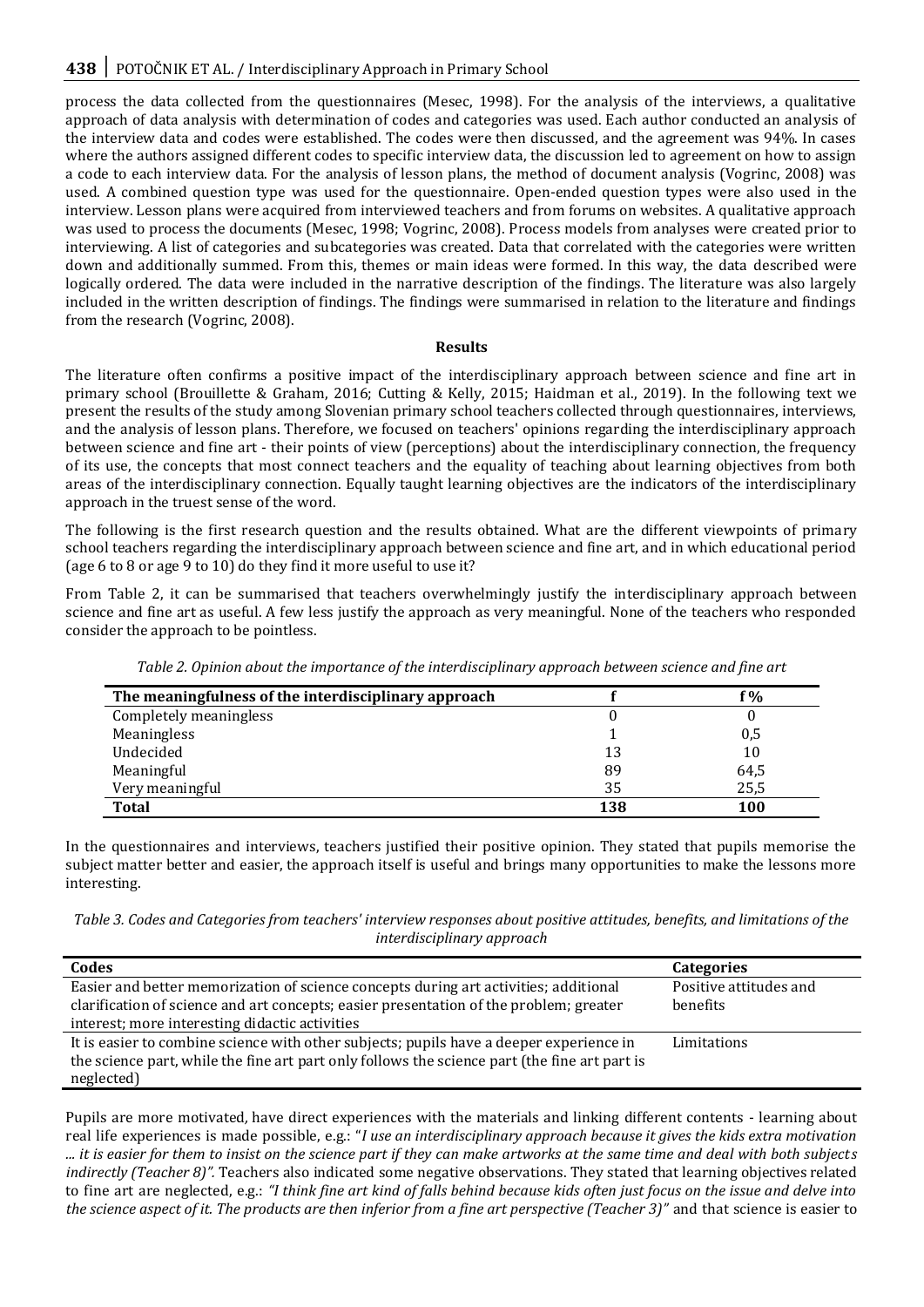connect with other school subjects than fine art, e.g.: *"I do not often use the interdisciplinary approach between fine art and science... I find it easier to combine science with other subjects, such as Slovenian language, mathematics, or music (Teacher 9)"*.

The results of the teachers' questioning about the usefulness of an interdisciplinary approach between science and fine art in relation to the age of the pupils are presented below.

| equeditional periods                                      |                           |    |                    |    |                  |    |                   |    |                           |    |              |       |
|-----------------------------------------------------------|---------------------------|----|--------------------|----|------------------|----|-------------------|----|---------------------------|----|--------------|-------|
|                                                           | Completely<br>meaningless |    | <b>Meaningless</b> |    | <b>Undecided</b> |    | <b>Meaningful</b> |    | <b>Verv</b><br>meaningful |    | <b>Total</b> |       |
|                                                           |                           | f% |                    | f% |                  | °% |                   | f% |                           | f% |              | $f\%$ |
| <b>First educational</b><br><b>period</b> $(6 - 8$ years) |                           |    |                    |    |                  | ⇁  | 50                | 68 | 18                        | 24 | 74           | 100   |
| <b>Second</b>                                             |                           |    |                    |    |                  | 13 | 39                | 61 |                           | 27 | 64           | 100   |

Total 0 0 1 7 13 9 89 65 35 25 138 100

*educational period* (9 - 10 years)

*Table 4. Opinion about the usefulness of an interdisciplinary approach in the first (6 - 8 years) and second (9 - 10 years) educational periods*

On average, teachers found the above interdisciplinary approach useful in both (*M*=4.1; *SD* =0.6) educational periods (6-8 and 9-10 years). Most of the teachers rated the interdisciplinary approach as useful for children aged 6-8 years (68%), while 24% of the teachers find the said approach very useful. After that, there are some undecided teachers (7%) and teachers who rated the approach as meaningless (1%). None of the teachers who answered the question find the approach totally useless for children aged 6 to 8 years. Most of the teachers (61%) rate the said approach as useful for children aged 9 to 10 years. Some of the participating teachers think that the approach is very useful (27%), some of them (13%) are undecided on the matter, but none of the participating teachers think that the approach is pointless or totally pointless. In the open part of the questionnaire, there were some participating teachers who stated that the approach is more useful in the first period of education (ages 6-8). They explained their opinion and said that teaching and learning at a practical level is more important for younger children. They also stated that there is more content in the curricula of the first educational period in Slovenia (ages 6-8) that can relate to an interdisciplinary approach.

*Table 5. Codes and Categories from teachers' interview responses about the age of the pupils and the planning of the interdisciplinary approach*

| Codes                                                                                                                                                                                             | <b>Categories</b> |                   |     |  |
|---------------------------------------------------------------------------------------------------------------------------------------------------------------------------------------------------|-------------------|-------------------|-----|--|
| In both ranges (6-8 and 9-10 years), as they constantly acquire manual skills and expand the<br>content of the subjects; at the practical level, work must be done mainly in the first range, but |                   | Age of the pupils |     |  |
| the connecting content is also useful in the higher grades                                                                                                                                        |                   |                   |     |  |
| It is not necessary that the activities are separated, e.g., two hours of science and two hours of                                                                                                | Planning          |                   | the |  |
| fine arts; we can combine the activities equally (according to the objectives of a single subject);                                                                                               | process           |                   |     |  |
| the content is determined by the curriculum and the activities depend on the planning of the                                                                                                      |                   |                   |     |  |
| teacher; it is necessary to plan the interdisciplinary activity with quality                                                                                                                      |                   |                   |     |  |

Teachers from the interview stated that they think an interdisciplinary approach is useful regardless of the age of the pupils, e.g.: *"In both cases it makes sense to me … it depends on the level of understanding and development… the tasks need to be designed so that the kids understand them (Teacher 6"*). They think that with such approach all pupils can gain important craft skills, e.g.: *"Pupils acquire manual skills in this way (Teacher 2"*). They emphasised that the interdisciplinary connection can be found in any curriculum if you look for it. They believe that it is more important to adapt methods and lesson planning to the developmental level of pupils and to specific needs in the classroom than to decide whether to use the approach for certain age groups. In this context, they emphasise that careful lesson planning is very important when it comes to successful interdisciplinary teaching, e.g.: *"It seems to me that the pupils' interest depends on the teacher's preparation … the content is determined by the curriculum, and the activity depends on the teacher's planning, that is crucial (Teacher 7)"*.

The second research question is: How often do primary school teachers use the interdisciplinary approach between science and fine art and with what content?

We investigated the frequency of using the interdisciplinary approach between science and fine arts in Slovenian schools. Half of the teachers (52%) reported that they use the interdisciplinary approach occasionally, about once a month. The rest of the teachers use the approach rarely/never or frequently/very frequently. Teachers defined the content they thought made the most sense for the interdisciplinary approach between science and fine art. They said that this is also the content that most connects them. In the first education period (ages 6-8), they named the following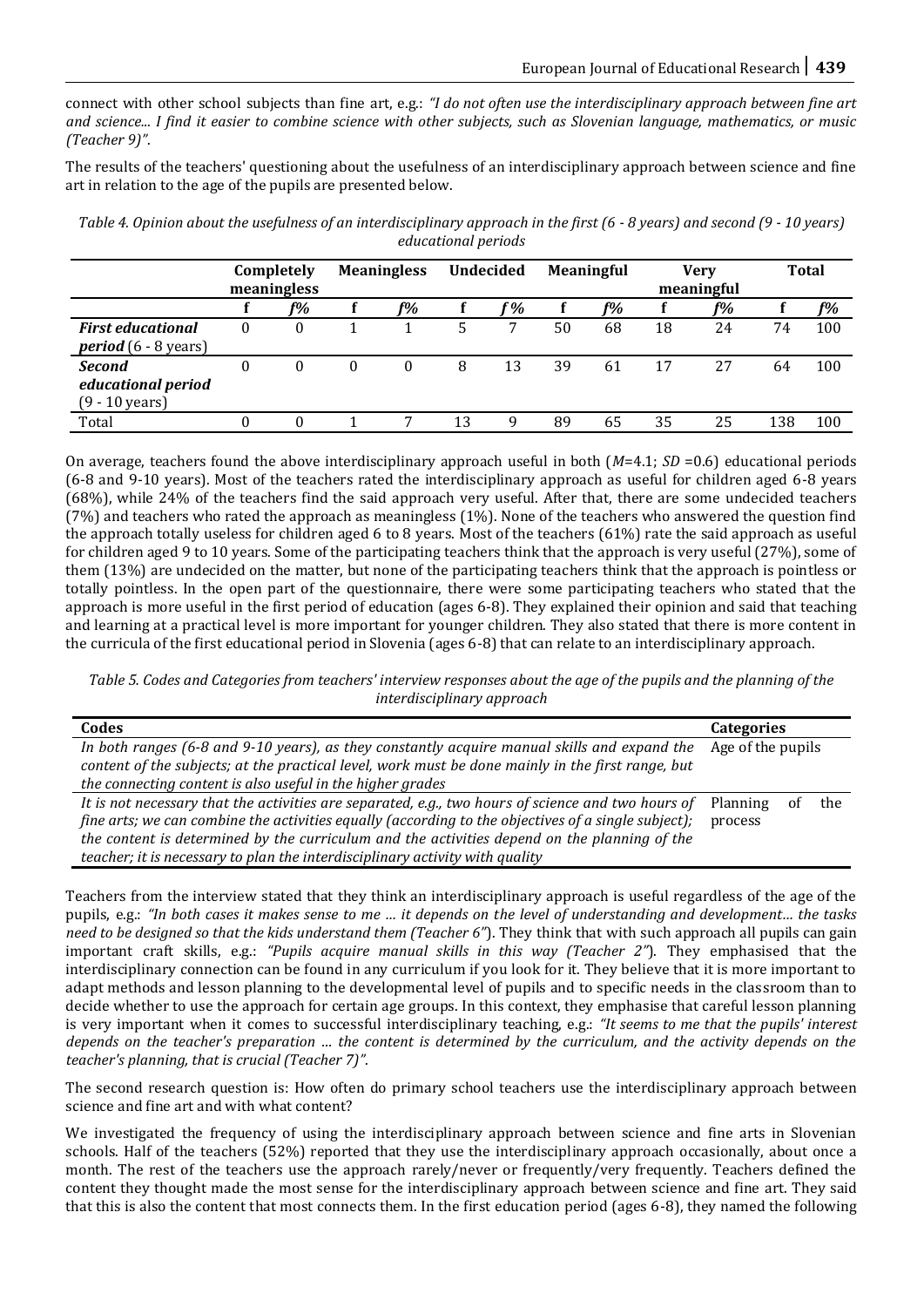combinations of concepts as the most meaningful: forces and motion (science) and line (art) (32% of teachers found this meaningful), procedures (science), and drawing, painting, sculpting, and graphic accessories (art) (25% of teachers found this meaningful). This is followed by the combination of procedures and skill (science) and drawing and sketching (art). The combinations of natural events (science) with the concepts of prints (2% of responses), substances (science) and galleries (art) (11% of teachers found it useful), forces and motion (science) with colours (art) (2% of teachers found it useful), and forces and motion (science) with galleries (art) (2% of teachers found it useful) are the least popular among participating teachers. In the second educational period (ages 9-10), teachers named the following combinations of concepts as the most meaningful: living things (science) and sculptures (art) (62% of teachers found it meaningful), people (science) and sculptures (art) (62% of teachers found it meaningful) and living things (science) with warm and cool colours (art) (48% of teachers found it meaningful). The connections between concepts of ceramics, letterpress, and rhythm (art) with the concept of substances (science) were not considered meaningful by any of the participating teachers. The most frequently mentioned concepts that lend themselves well to interdisciplinary connections in science relate to people and living things and conservation and substances. The most frequently mentioned concepts in the art relate to sculpture and spatial design. The concepts of shapes and surface design are not mentioned as often but are still represented.

The third research question is whether primary school teachers address the goals and concepts from both areas equally? Analysis of the 30 lesson plans shows (see Table 6) that only one of the lesson plans had appropriate fine art and science learning objectives, but it was not indicated as interdisciplinary approach.

*Table 6. Analysis of lesson plans that included the interdisciplinary approach between science and fine art*

| Number of lesson plans: 30 (100%)                       |     |                                        |           |  |  |  |  |
|---------------------------------------------------------|-----|----------------------------------------|-----------|--|--|--|--|
| Number of lesson plans clearly stated to include an     |     |                                        | 29 (97%)  |  |  |  |  |
| interdisciplinary approach between science and fine art |     |                                        |           |  |  |  |  |
| Number of lesson plans that included clearly stated     |     |                                        | $0(0\%)$  |  |  |  |  |
| objectives from both fields                             |     |                                        |           |  |  |  |  |
| Number of lesson plans that included both fine art and  |     |                                        | 13 (43%)  |  |  |  |  |
| science content                                         |     |                                        |           |  |  |  |  |
| Number of science learning objectives stated in         | 18  | Number of science learning objectives  | 18 (100%) |  |  |  |  |
| lesson plans                                            |     | met in relation to lesson plan content |           |  |  |  |  |
| Number of fine art learning objectives specified        | 176 | Number of fine art learning objectives | 167 (95%) |  |  |  |  |
| in lesson plans                                         |     | met in relation to lesson plan content |           |  |  |  |  |

None of the lesson plans had clearly articulated cross-curricular learning objectives, that is, none of the lesson plans had objectives that related to the subjects that were to be connected interdisciplinary. Teachers noted that almost all lesson plans included an interdisciplinary approach, but only 13 of them had clear connections between fine art and science content. There were many lesson plans that had potential for enhancement that could be met by adding more learning objectives and more detailed content. However, they did not include cross-curricular learning objectives and content at a level where they would be clearly separated in relation to the areas and learning objectives written down in the lesson plan. Lesson plans were also found to have fewer science learning objectives, or none. Learning objectives from both areas were counted and it was found that there were only 18 written and met objectives from science and 176 written objectives from fine art in the lesson plans, 95% of which were met. Science content was included as a motif or as an aid in presenting materials and techniques or in presenting and solving problems in the fine art. In reviewing the lesson plans, it was also noted that although the teachers in the study defined the interdisciplinary approach quite clearly, they still mostly had difficulty in planning interdisciplinary lessons. Although the lesson plans showed some good opportunities to implement the interdisciplinary approach correctly, the teachers were not able to formulate appropriate objectives. Some of the lesson plans mentioned science content only briefly, so that it was not even explained; it was used as an association (the content was only mentioned so that the children remembered that they had heard about it somewhere, but no learning objectives from this area were achieved).

## **Discussion**

From the results, we can conclude that teachers use the interdisciplinary approach between science and fine art quite frequently. Their views about it are mostly positive. Primary school teachers in Slovenia think that this approach can be useful in the first (age 6-8) and in the second (age 9-10) educational periods. Some of them mentioned that pupils in the first educational period need a lot of practical experiences, which the researched approach can provide. Teachers mentioned connections with the scientific concepts of living things and people, conservation, and substances as the most useful. Connections between concepts related to living things and people are meaningful because we can draw important sources for pupils' visual and creative development from this topic (Halapine, 2004). Basic recognition of the simple anatomy of animals, humans, and plants can keep pupils from relying on unreliable and trivial models that have been presented to them but not well explained. With such models, we cut off their development of fine art skills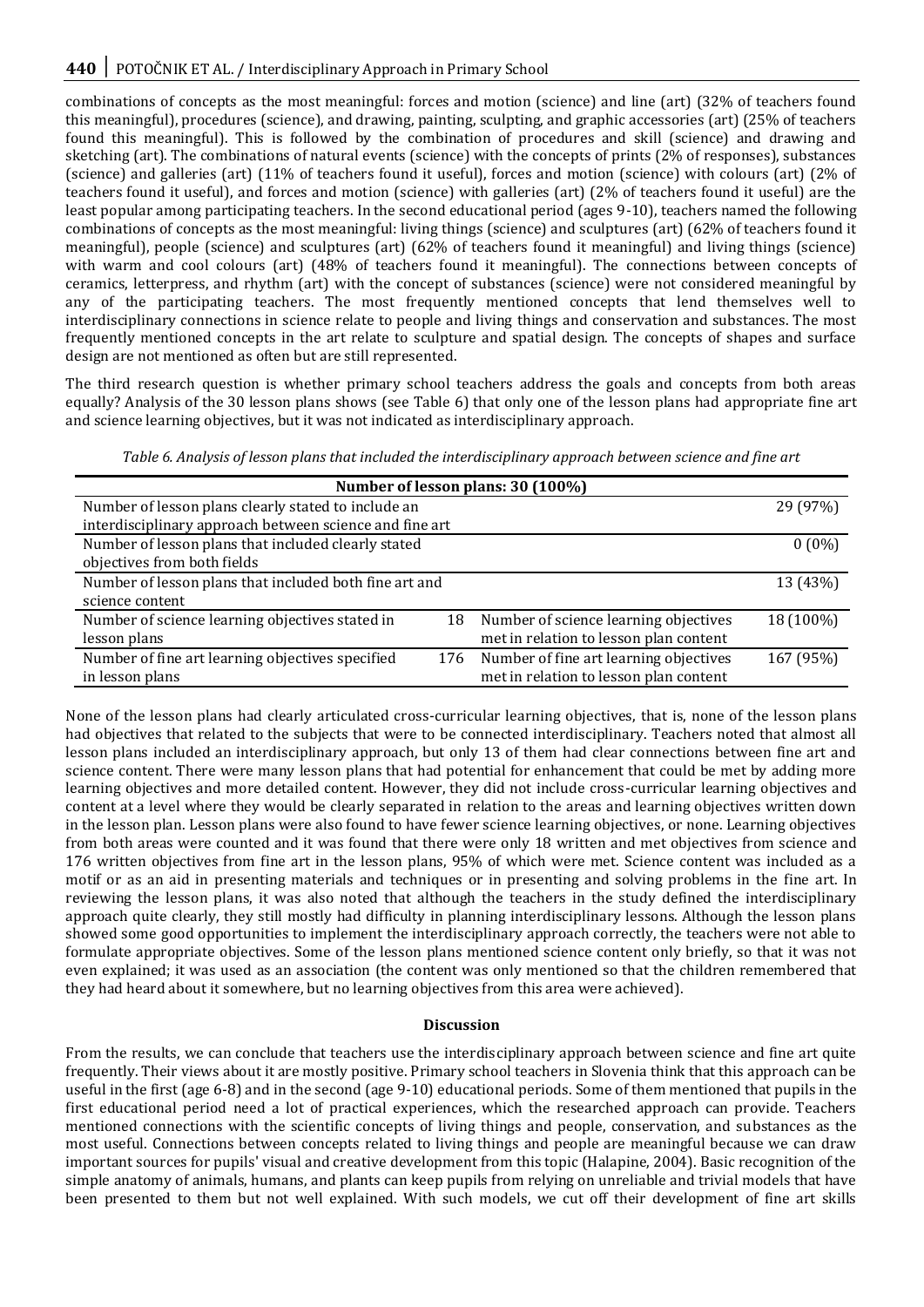(Wenham, 1998). The correlation with ecology and conservation is also useful because some concepts from these fields can help with a deeper understanding of fine art concepts and vice versa (Mutlu & Nacaroğlu, 2019; Ozer Aytekin, 2020). Some teachers understand scientific experiments, sketching and making posters related to scientific content as an interdisciplinary correlation between science and fine art. Such cases cannot be defined as interdisciplinary because they do not involve fine art learning objectives (Cutting & Kelly, 2015; Tacol, 2003). For example, even if pupils draw something, it is important for a teacher to distinguish between artwork and scientific sketches, which are made during science lessons and therefore have no fine art education value (Karlavaris & Berce Golob, 1991). Teachers are mostly able to correctly define the interdisciplinary approach in this study. Most of them mention interdisciplinary learning objectives and look for them in the curriculum. Accordingly, it is surprising that it was clear from the review of lesson plans that they have difficulties in planning interdisciplinary lessons. It is to be hoped that many teachers, though deficient in the design of suitable lesson plans, will compensate by their performance in the classroom. However, most participating teachers still have much room for improvement. With well-written lesson plans, they can only contribute to the quality of teaching. For optimum performance, a lot of effort must be put into thorough planning (Purcell Cone et al., 2009). The teachers' professional and didactic competence and an optimal working environment matter (Štemberger, 2007). Teachers usually refrain from writing down interdisciplinary learning objectives, which are a very important part of the interdisciplinary approach itself. With clearly written objectives, we could avoid neglecting one of the subjects, which is one of the possible problems that can occur in the interdisciplinary connection of fine art and science. Writing down learning goals is one of the conditions for a high-quality interdisciplinary approach (Purcell Cone et al., 2009; Štemberger, 2007). Teachers mostly noted neglect of fine art, but when reviewing lesson plans, it was found that they mostly omit science learning objectives, even if they label the lesson plan as an interdisciplinary lesson that includes fine art and scientific content. They usually focus on content and motive. They base fine art problems on it, and as soon as there is a scientific aftertaste to it, they mark the lesson as interdisciplinary. Even though some of the science learning objectives are sometimes met in such lessons, teachers would be more aware of them if they wrote them down. This would make them focus more on them.

## **Conclusion**

Primary school teachers in Slovenia are aware of the benefits of an interdisciplinary approach between science and fine art, but some of them do not approach it properly. They plan it very carelessly. Although the curricula in Slovenian schools contain recommendations for the interdisciplinary approach, it would be helpful if some instructions were added in the chapters related to the approach. For example, the instructions could include precise recommendations on how to write lesson plans, state objectives and compose the lesson. Since the lesson plan is usually the first tool the teacher reaches for when planning a lesson, even a few additional sentences could make a difference.

## **Recommendations**

For the future research, we should avoid differentiating pupils in the first and second educational periods, as was found, teachers think the approach is appropriate for both. As for the analysis of lesson plans, it would be good to focus on those that incorporate fine art goals into science instruction rather than the other way around. From our research, it is also clear that there are possible avenues for future research. Since teachers seem to have the most difficulty with planning this approach, researching this topic would likely yield useful results that would help solve problems encountered when using this type of interdisciplinary approach.

The implications for teaching focus on the recommendations that teachers develop very specific fine art and scienceoriented lesson plans. These lesson plans should include appropriately selected learning objectives from both subject curricula. To achieve these goals, teachers develop specific fine art and science activities, attempting to clearly connect the two subject areas. Using this approach, teachers should avoid neglecting one subject while focusing on the other, as this could lead to problems encountered when combining fine art and science in an interdisciplinary manner.

## **Limitations**

There are some limitations to this research. There were difficulties in recruiting teachers for this research, especially those who try to incorporate art into science and vice versa, so we included those teachers who were willing to participate. It was difficult to find publicly available lesson plans to analyse (online forums and similar internet pages). We were able to gather more fine art plans that included cross-curricular science objectives than the other way around. It would be good to also focus on those that incorporated fine art objectives into science lessons if we could get them from teachers and other available sources.

## **Authorship Contribution Statement**

Potočnik: Conceptualization, design, analysis, writing. Košir: Data acquisition, data analysis / interpretation. Devetak: Editing/reviewing, supervision.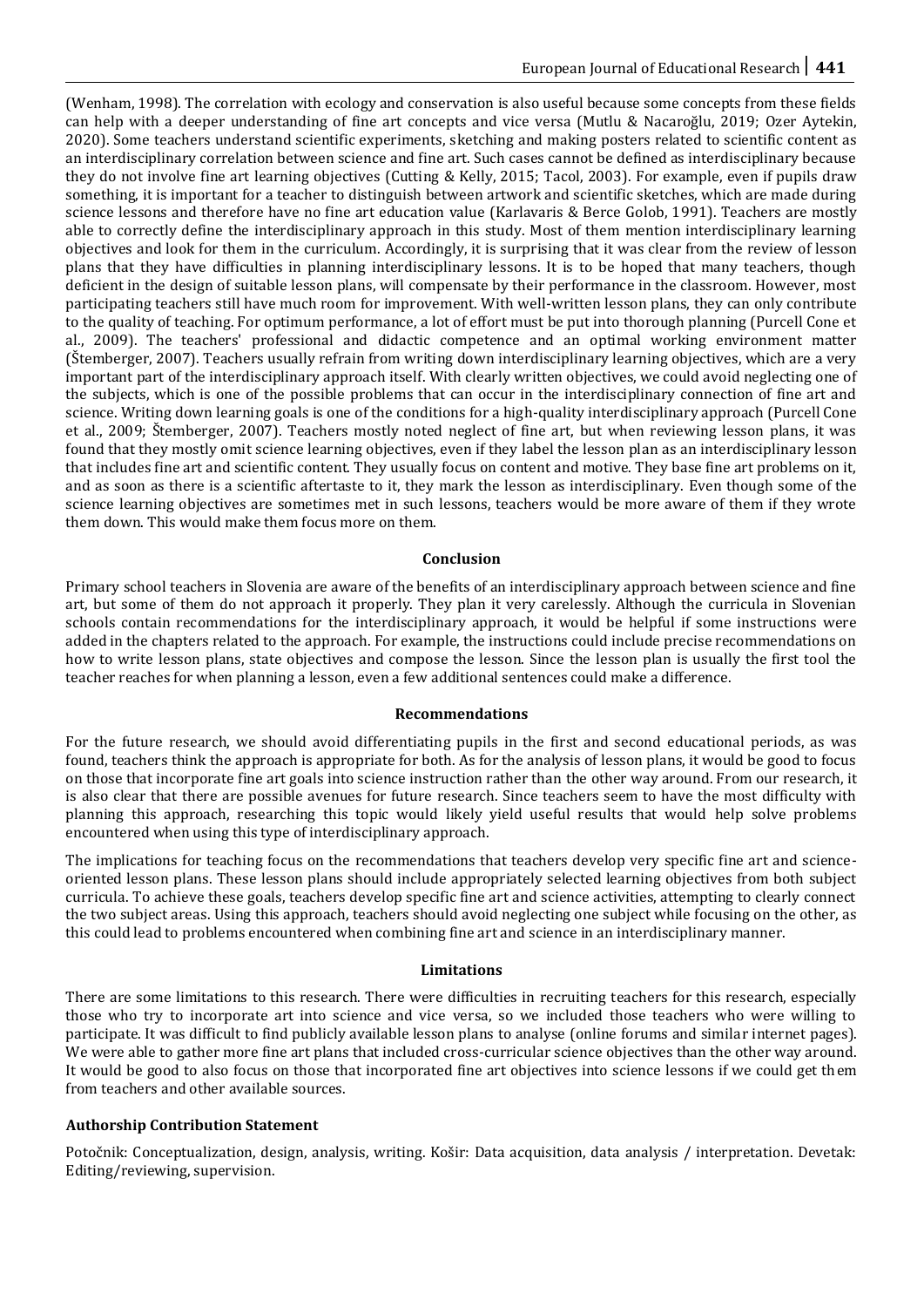#### **References**

- Barton, J., & Haslett, T. (2007). Analysis, Synthesis, Systems Thinking and the Scientific Method: Rediscovering the Importance of Open Systems. *Systems Research and Behavioural Science*, *24*(2), 143 – 155. <https://doi.org/10.1002/sres.816>
- Beane, J. A. (1997). *Curriculum Integration: designing the core of democratic education*. Teachers College Press.
- Bopegedera, A. M. R. P. (2005). The art and science of light: an interdisciplinary teaching and learning experience. *Journal of Chemical Education*, *82*(1), 55–59[. https://doi.org/10.1021/ed082p55](https://doi.org/10.1021/ed082p55)
- Bowie, A., & Cassim, F. (2016). Linking classroom and community: a theoretical alignment of service learning and a human-centered design methodology in contemporary communication design education. *Education as Change, 20*(1), 126–148[. https://doi.org/10.17159/1947-9417/2016/556](https://doi.org/10.17159/1947-9417/2016/556)
- Brouillette, L., & Graham, N. J. (2016). Using arts integration to make science learning memorable in the upper elementary grades: a quasi-experimental study. *Journal for Learning through the Arts, 12*(1). <https://doi.org/10.21977/D912133442>
- Busta, L., & Russo, E. S. (2020). Enhancing interdisciplinary and systems thinking with an integrative plant chemistry module applied in diverse undergraduate course settings. *Journal of Chemical Education, 97*(12), 4406–4413. <https://doi.org/10.1021/acs.jchemed.0c00395>
- Cutting, R., & Kelly, O. (2015). *Creative teaching in primary science*. SAGE Publications. <https://doi.org/10.4135/9781473910195>
- Dinçol Özgür, S., & Yilmaz, A. (2017). The effect of inquiry-based learning on gifted and talented students' understanding of acids-bases concepts and motivation. *Journal of Baltic Science Education, 16*(6), 994–1008. <https://doi.org/10.33225/jbse/17.16.994>
- Eisner, E., & Powell, K. (2002). Special series on arts-based educational research: art in science? *Curriculum Inquiry, 32*(2), 131–159[. https://doi.org/10.1111/1467-873X.00219](https://doi.org/10.1111/1467-873X.00219)
- Haidman, M. M., Mahinda, R., Bull, J., Carran, T. D., & Shelton, A. (2019). The Effects of arts-integrated instruction on memory for science content. *Trends in Neuroscience and Education, 14*(3), 25–32. <https://doi.org/10.1016/j.tine.2019.02.002>
- Halapine, S. M. (2004). Introducing molecular visualization to primary schools in california: the start! teaching science through art program. *Journal of Chemical Education, 81*(10), 1431–1436.<https://doi.org/10.1021/ed081p1431>
- Jones, C. (2009). Interdisciplinary approach advantages, disadvantages and the future benefits of interdisciplinary studies. *ESSAI*, *7,* 76-81[. https://dc.cod.edu/essai/vol7/iss1/26](https://dc.cod.edu/essai/vol7/iss1/26)
- Jurkovič, M. (2007). Medpredmetno povezovanje v 4. razredu pri matematiki, naravoslovju in tehniki ter družboslovju. [Interdisciplinary approach in 4th grade maths, science, technology and social studies]". In J. Krek, T., Hodnik Čadež, J. Vogrinc, B. Sicherl-Kafol, T. Devjak & V. Štemberger (Eds.), *Učitelj v vlogi raziskovalca: akcijsko raziskovanje na področjih medpredmetnega povezovanja in vzgojne zasnove v javni šoli* [Teacher in a role of a researcher: action research in interdisciplinary teaching and educational design in public school] (pp. 294–313). Faculty of Education.
- Kocjančič, F. N., Karim, S., Kosec, M., Opačak, Ž., Prevodnik, M., Rojc, J., Velikonja, A., Župančič, T., Kepec, M., Prevodnik, M., Tomšič Amon, B., & Selan, J. (2011). *Program osnovna šola: Likovna vzgoja- učni načrt* [Art education curriculum for primary schools]. National Education Institute Slovenia.
- Kolar, M., Krnel, D., & Velkavrh, A. (2011). *Program osnovna šola: Spoznavanje okolja- učni načrt* [Knowing of the Environment: Curriculum for primary schools]*.* National Education Institute Slovenia.
- Kandel, E. R., & Mack, S. (2003). A parallel between radical reductionism in science and in art. *Annals of the New York Academy of Sciences, 1001*(1), 272–249.<https://doi.org/10.1196/annals.1279.016>
- Karlavaris, B., & Berce Golob, H. (1991). *Likovna vzgoja. Priročnik za učitelje razrednega pouka* [Fine art education. A manual for primary school teachers]*.* DZS.
- Labianca, D. A., & Reeves, W. J. (1980). Improving 'interdisciplinary' teaching of science. *Improving College and University Teaching, 28*(3), 133–135[. https://doi.org/10.1080/00193089.1980.9927633](https://doi.org/10.1080/00193089.1980.9927633)
- Lupo, S. M., Berry, A., Thacker, E., Sawyer, A., & Merritt, J. (2019). Rethinking text sets to support knowledge building and interdisciplinary learning. *The Reading Teacher, 73*(4), 393–548.<https://doi.org/10.1002/trtr.1869>
- Mesec, B. (1998). *Uvod v kvalitativno raziskovanje v socialnem delu* [An introduction to qualitative research in social work]. Faculty of social work.